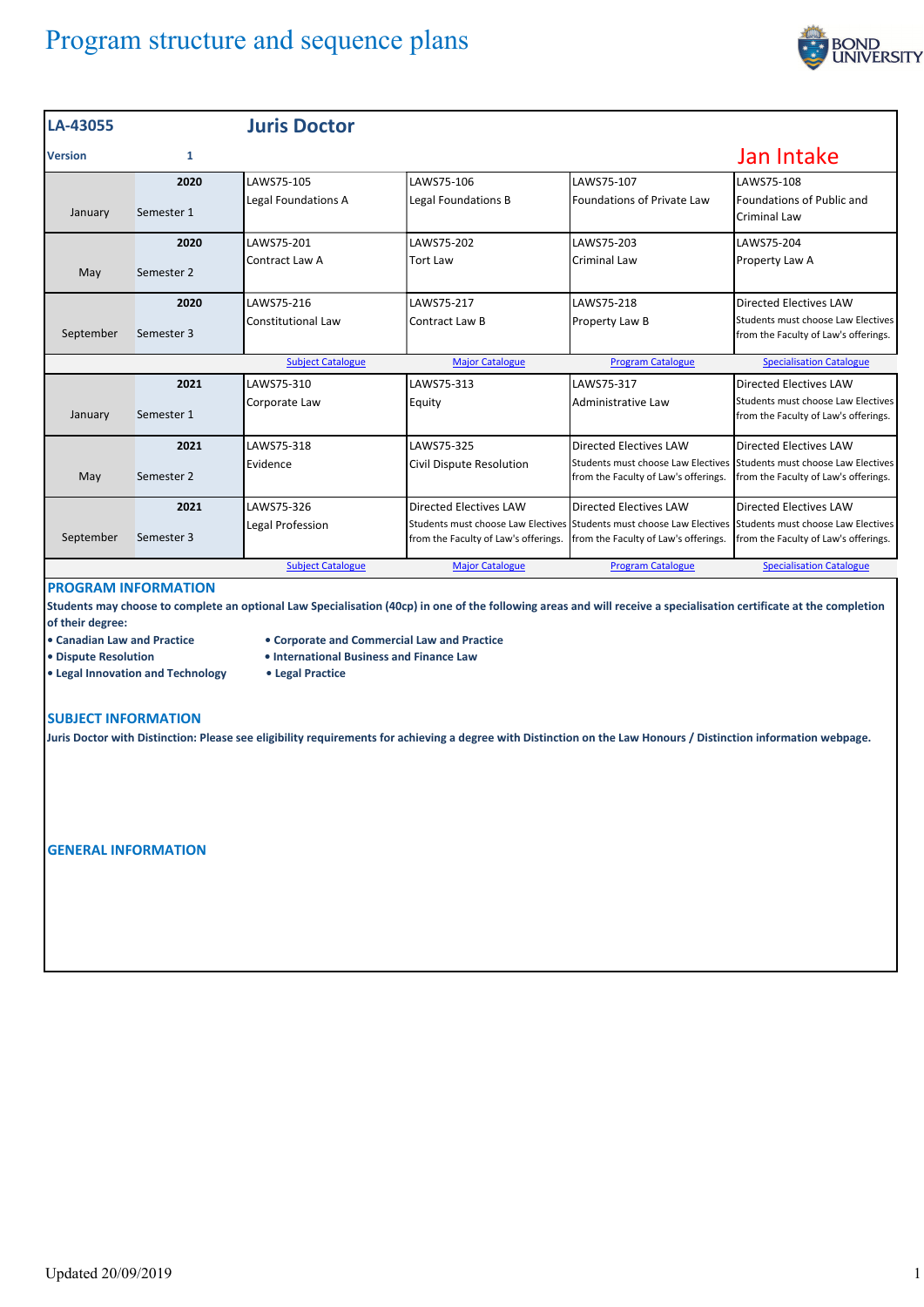

| LA-43055       |            | <b>Juris Doctor</b>      |                                      |                                                                                                                                                  |                                                                            |
|----------------|------------|--------------------------|--------------------------------------|--------------------------------------------------------------------------------------------------------------------------------------------------|----------------------------------------------------------------------------|
| <b>Version</b> | 1          |                          |                                      |                                                                                                                                                  | May Intake                                                                 |
|                | 2020       | LAWS75-105               | LAWS75-106                           | LAWS75-107                                                                                                                                       | LAWS75-108                                                                 |
| May            | Semester 1 | Legal Foundations A      | Legal Foundations B                  | Foundations of Private Law                                                                                                                       | Foundations of Public and<br>Criminal Law                                  |
|                | 2020       | LAWS75-201               | LAWS75-202                           | LAWS75-203                                                                                                                                       | LAWS75-204                                                                 |
| September      | Semester 2 | Contract Law A           | <b>Tort Law</b>                      | Criminal Law                                                                                                                                     | Property Law A                                                             |
|                | 2021       | LAWS75-216               | LAWS75-217                           | LAWS75-218                                                                                                                                       | Directed Electives LAW                                                     |
| January        | Semester 3 | Constitutional Law       | Contract Law B                       | Property Law B                                                                                                                                   | Students must choose Law Electives<br>from the Faculty of Law's offerings. |
|                |            | <b>Subject Catalogue</b> | <b>Major Catalogue</b>               | <b>Program Catalogue</b>                                                                                                                         | <b>Specialisation Catalogue</b>                                            |
|                | 2021       | LAWS75-310               | LAWS75-313                           | LAWS75-317                                                                                                                                       | Directed Electives LAW                                                     |
| May            | Semester 1 | Corporate Law            | Equity                               | Administrative Law                                                                                                                               | Students must choose Law Electives<br>from the Faculty of Law's offerings. |
|                | 2021       | LAWS75-318               | LAWS75-325                           | Directed Electives LAW                                                                                                                           | <b>Directed Electives LAW</b>                                              |
| September      | Semester 2 | Evidence                 | Civil Dispute Resolution             | Students must choose Law Electives Students must choose Law Electives<br>from the Faculty of Law's offerings.                                    | from the Faculty of Law's offerings.                                       |
|                | 2022       | LAWS75-326               | <b>Directed Electives LAW</b>        | Directed Electives LAW                                                                                                                           | Directed Electives LAW                                                     |
| January        | Semester 3 | Legal Profession         | from the Faculty of Law's offerings. | Students must choose Law Electives Students must choose Law Electives Students must choose Law Electives<br>from the Faculty of Law's offerings. | from the Faculty of Law's offerings.                                       |
|                |            | <b>Subject Catalogue</b> | <b>Major Catalogue</b>               | <b>Program Catalogue</b>                                                                                                                         | <b>Specialisation Catalogue</b>                                            |

## **PROGRAM INFORMATION**

**Students may choose to complete an optional Law Specialisation (40cp) in one of the following areas and will receive a specialisation certificate at the completion of their degree:**

- **Canadian Law and Practice Corporate and Commercial Law and Practice**
- **Dispute Resolution • International Business and Finance Law**
- **Legal Innovation and Technology Legal Practice**
- 

**SUBJECT INFORMATION**

**Juris Doctor with Distinction: Please see eligibility requirements for achieving a degree with Distinction on the Law Honours / Distinction information webpage.**

**GENERAL INFORMATION**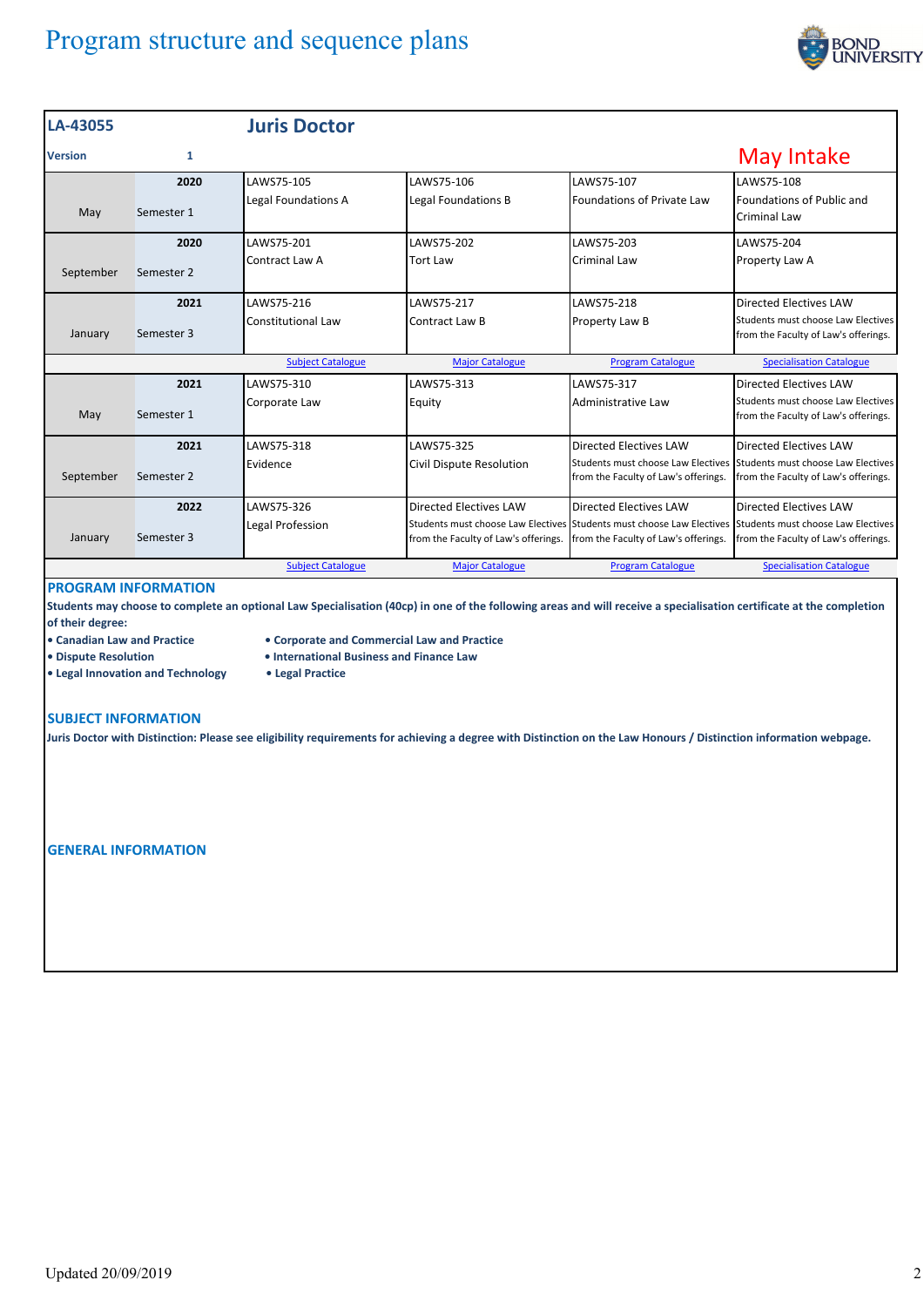

| LA-43055       |            | <b>Juris Doctor</b>       |                                      |                                                                                                                                                  |                                                                            |
|----------------|------------|---------------------------|--------------------------------------|--------------------------------------------------------------------------------------------------------------------------------------------------|----------------------------------------------------------------------------|
| <b>Version</b> | 1          |                           |                                      |                                                                                                                                                  | Sep Intake                                                                 |
|                | 2020       | LAWS75-105                | LAWS75-106                           | LAWS75-107                                                                                                                                       | LAWS75-108                                                                 |
| September      | Semester 1 | Legal Foundations A       | Legal Foundations B                  | Foundations of Private Law                                                                                                                       | Foundations of Public and<br>Criminal Law                                  |
|                | 2021       | LAWS75-201                | LAWS75-202                           | LAWS75-203                                                                                                                                       | LAWS75-204                                                                 |
| January        | Semester 2 | Contract Law A            | <b>Tort Law</b>                      | Criminal Law                                                                                                                                     | Property Law A                                                             |
|                | 2021       | LAWS75-216                | LAWS75-217                           | LAWS75-218                                                                                                                                       | <b>Directed Electives LAW</b>                                              |
| May            | Semester 3 | <b>Constitutional Law</b> | Contract Law B                       | Property Law B                                                                                                                                   | Students must choose Law Electives<br>from the Faculty of Law's offerings. |
|                |            | <b>Subject Catalogue</b>  | <b>Major Catalogue</b>               | <b>Program Catalogue</b>                                                                                                                         | <b>Specialisation Catalogue</b>                                            |
|                | 2021       | LAWS75-310                | LAWS75-313                           | LAWS75-317                                                                                                                                       | <b>Directed Electives LAW</b>                                              |
| September      | Semester 1 | Corporate Law             | Equity                               | Administrative Law                                                                                                                               | Students must choose Law Electives<br>from the Faculty of Law's offerings. |
|                | 2022       | LAWS75-318                | LAWS75-325                           | Directed Electives LAW                                                                                                                           | Directed Electives LAW                                                     |
| January        | Semester 2 | Evidence                  | Civil Dispute Resolution             | Students must choose Law Electives Students must choose Law Electives<br>from the Faculty of Law's offerings.                                    | from the Faculty of Law's offerings.                                       |
|                | 2022       | LAWS75-326                | Directed Electives LAW               | Directed Electives LAW                                                                                                                           | Directed Electives LAW                                                     |
| May            | Semester 3 | Legal Profession          | from the Faculty of Law's offerings. | Students must choose Law Electives Students must choose Law Electives Students must choose Law Electives<br>from the Faculty of Law's offerings. | from the Faculty of Law's offerings.                                       |
|                |            | <b>Subject Catalogue</b>  | <b>Major Catalogue</b>               | <b>Program Catalogue</b>                                                                                                                         | <b>Specialisation Catalogue</b>                                            |

# **PROGRAM INFORMATION**

**Students may choose to complete an optional Law Specialisation (40cp) in one of the following areas and will receive a specialisation certificate at the completion of their degree:**

- **Canadian Law and Practice Corporate and Commercial Law and Practice**
	-
- 
- 
- 
- 
- 
- 
- **Legal Innovation and Technology Legal Practice**
- **Dispute Resolution • International Business and Finance Law**
	-

#### **SUBJECT INFORMATION**

**Juris Doctor with Distinction: Please see eligibility requirements for achieving a degree with Distinction on the Law Honours / Distinction information webpage.**

**GENERAL INFORMATION**